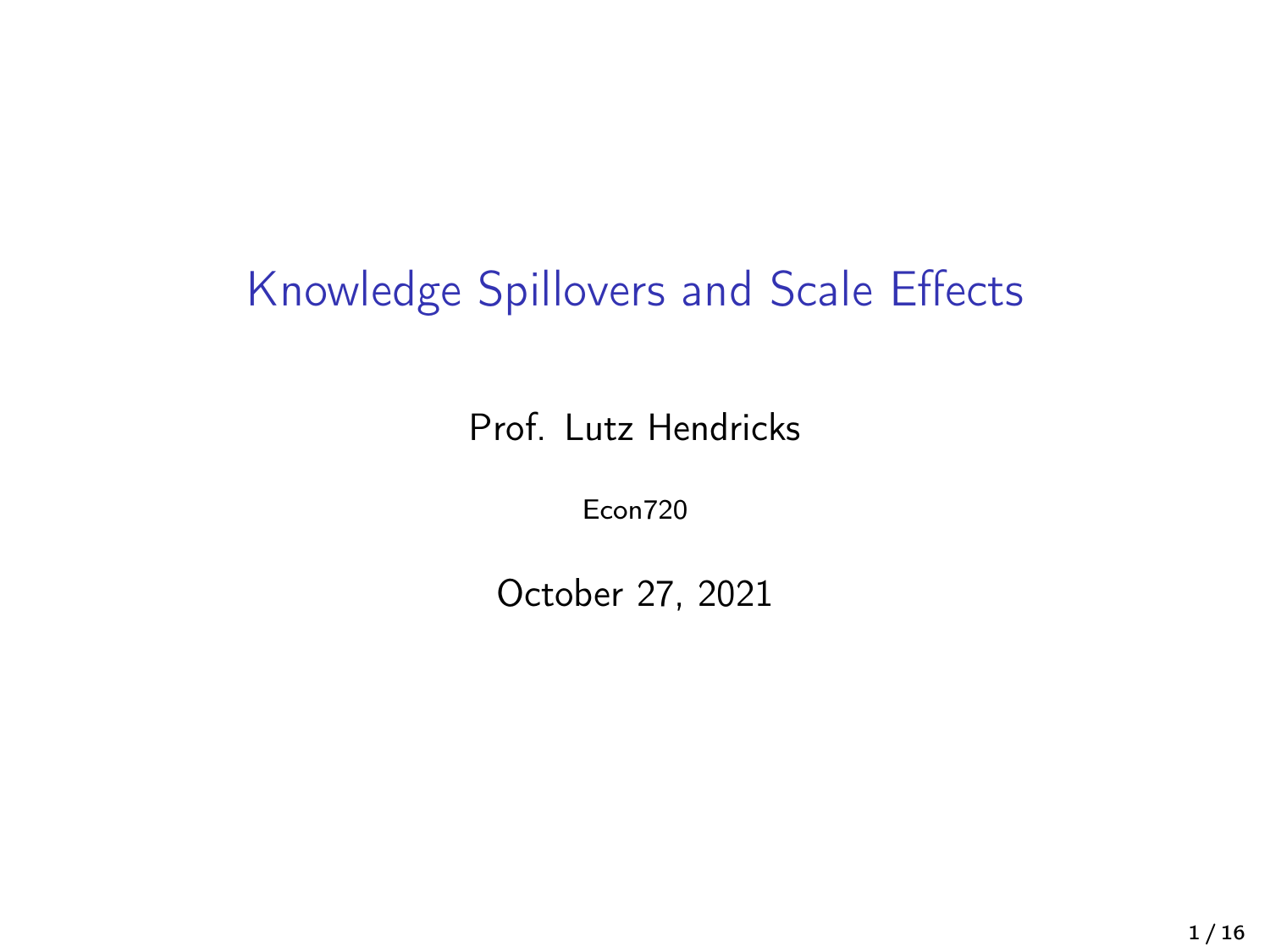### Issues

- $\triangleright$  What happens when innovation takes labor (a non-reproducible factor)?
- $\blacktriangleright$  Then we need a knowledge spillover to sustain growth.
- It takes some tricks to prevent the model from exhibiting explosive growth.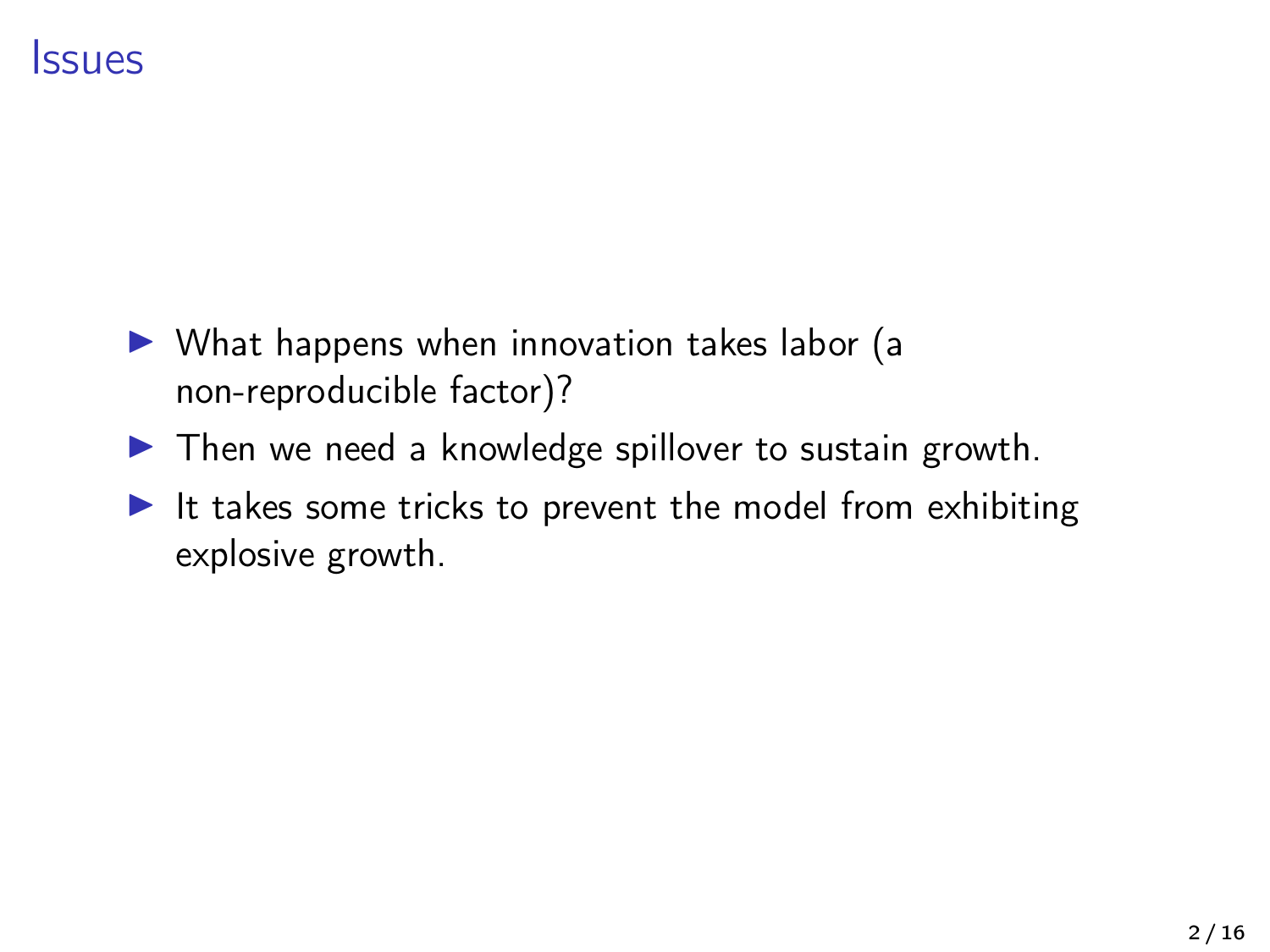# Knowledge Spillovers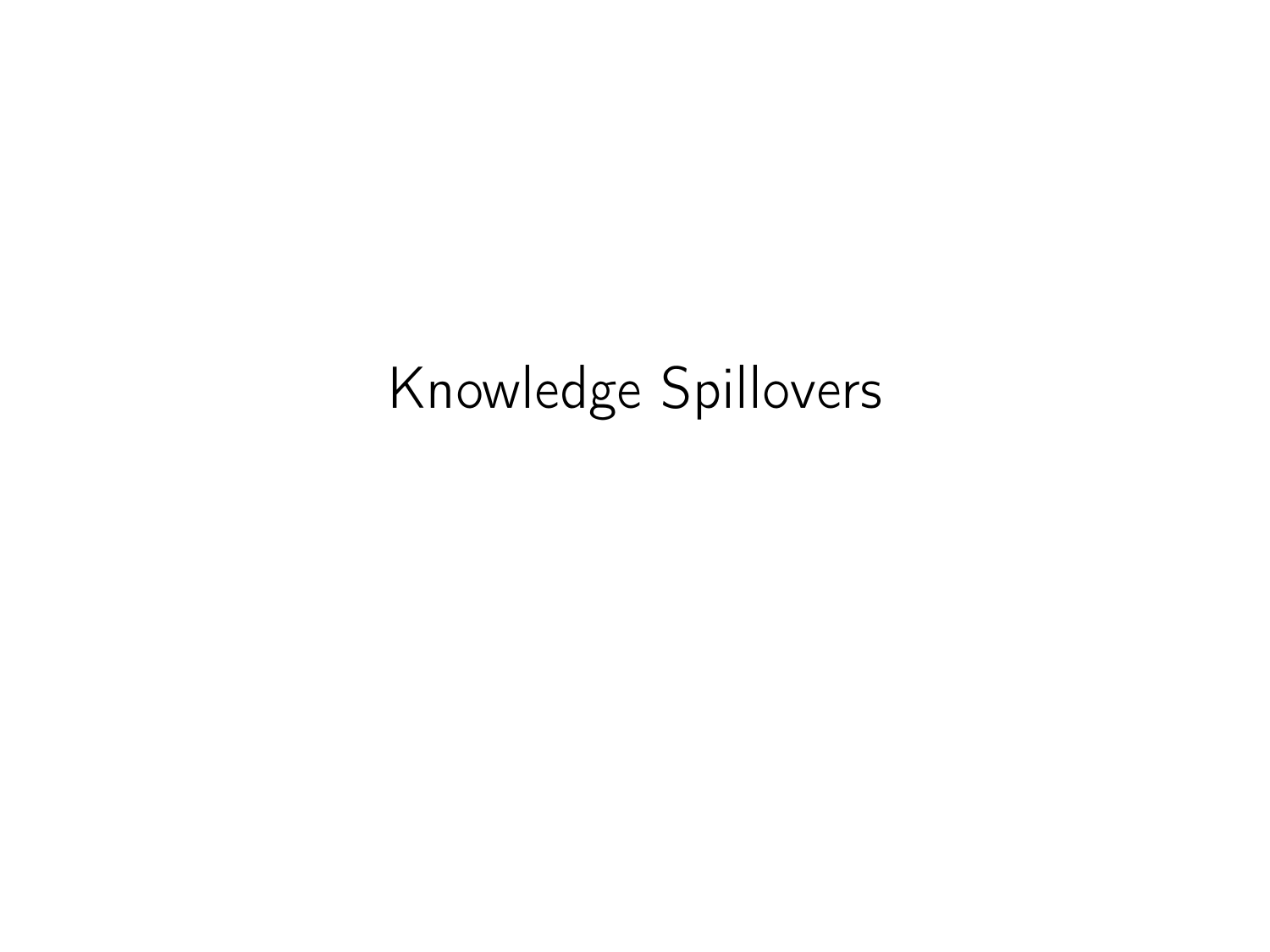The previous model had endogenous growth because ideas were produced with constant return from a reproducible factor: ideas (embodied in goods).

If ideas are produced from (non-reproducible) labor: there is no sustained growth.

#### Example

Assume  $\dot{N}_t = \eta \; Z^{\alpha}_t \; L_{Rt}^{1-\alpha}$ . Show that the balanced growth rate is 0 unless  $\alpha = 1$ .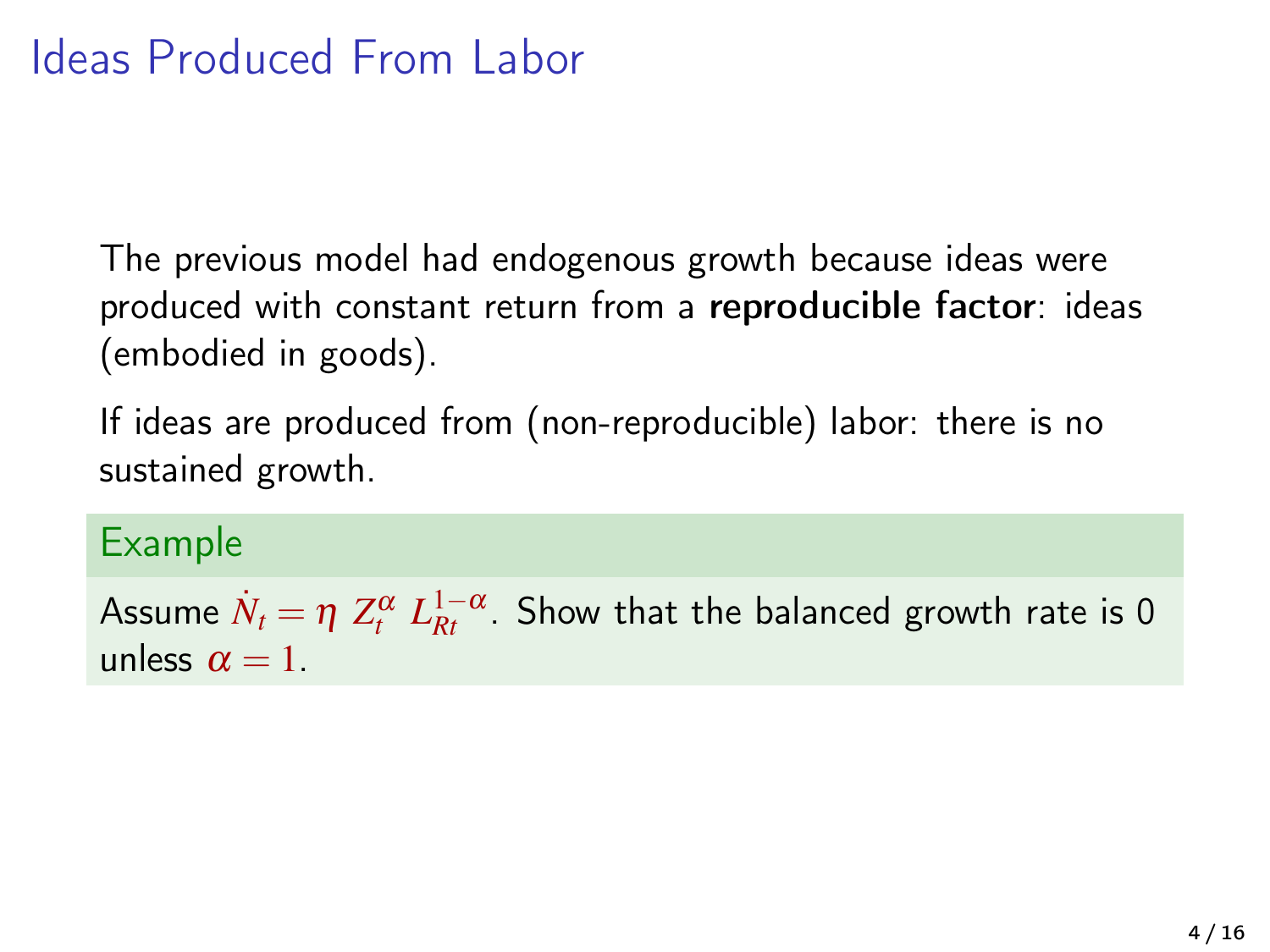### Knowledge Spillovers

We need a mechanism that offsets diminishing returns to ideas in the production of ideas.

Knowledge spillover: *N* appears in the innovation production function for *N*.

This is an externality: firms do not pay for the *N* input.

This is possible because *N* is non-rival.

The idea: "standing on the shoulders of giants"

Problem: A knife-edge parameter assumption is needed for endogenous growth.

- $\triangleright$  Some parameters must sum to 1.
- $\blacktriangleright$  This is always true because we need constant returns to reproducible factors.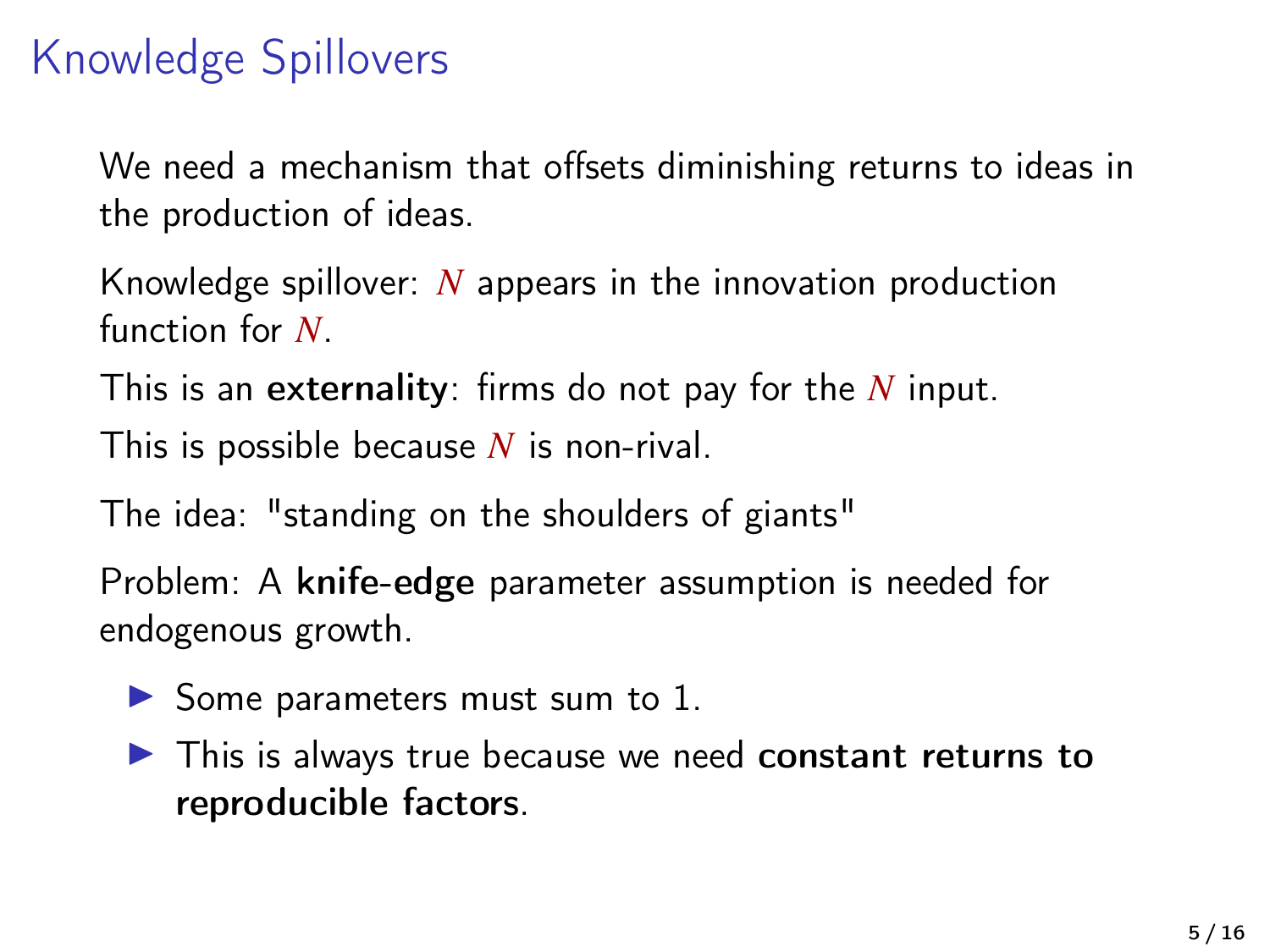### Knowledge spillover model

Keep everything the same, except the production of ideas:

$$
\dot{N}_t = \eta N_t L_{Rt} \tag{1}
$$

We show later: linearity in *N* is required for endogenous growth. Labor now has 2 uses:

**I** produce goods:  $L_E$ 

 $\blacktriangleright$  produce ideas:  $L_R$ 

Resource constraint:

$$
L = L_{Rt} + L_{Et} \tag{2}
$$

Note: this does not change the problems of household, final goods firms, or intermediate input firms.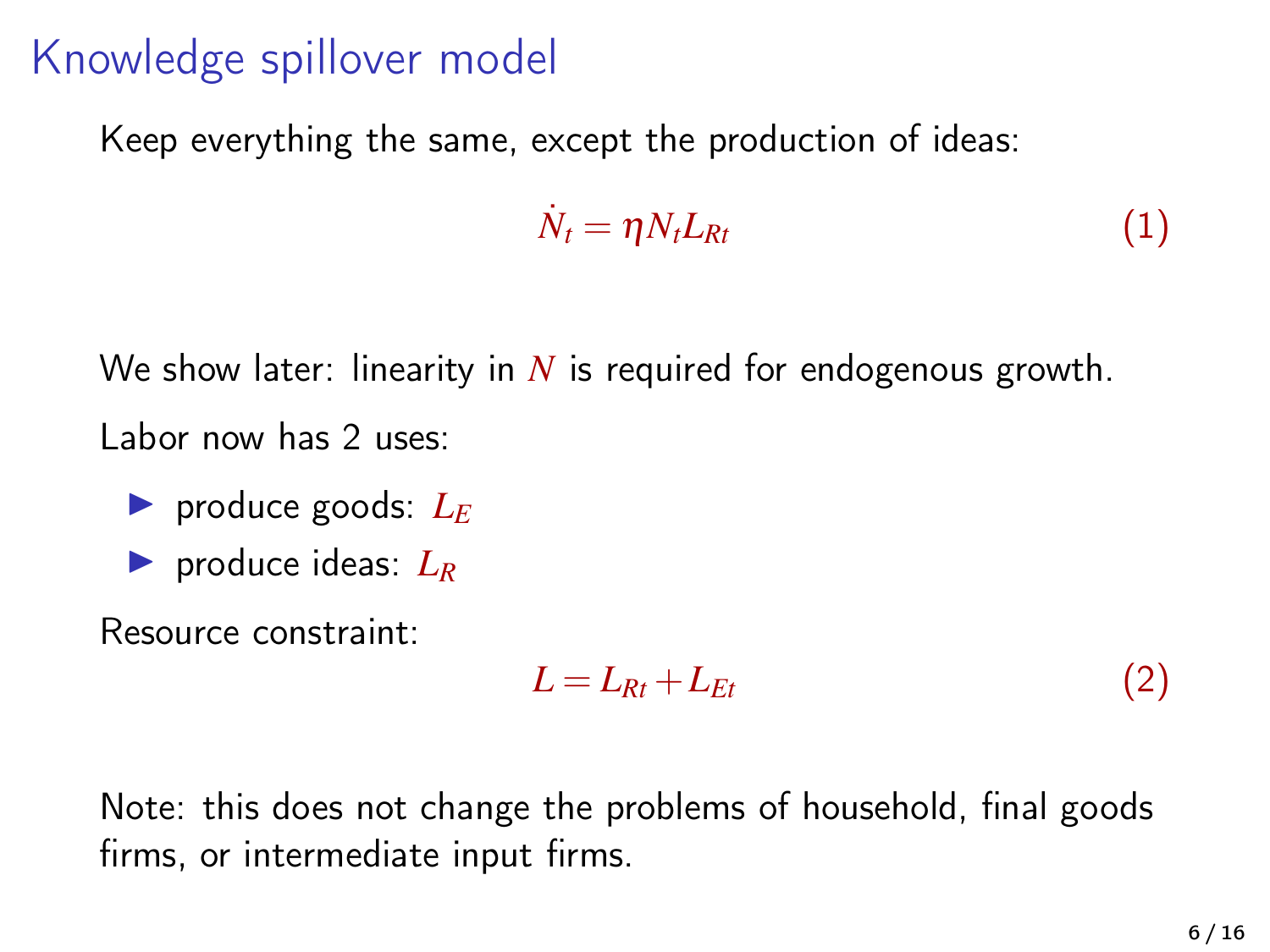### Balanced growth rate

Euler equation is still:  $g(C) = (r - \rho)/\theta$ . Interest rate is determined by free entry:  $V = \pi/r$ . But now the cost of creating a new patent is different:

$$
\eta N_t V_t = w_t \tag{3}
$$

 $\blacktriangleright$  hire a unit of labor and produce a flow of  $\eta N_t$  patents per "period"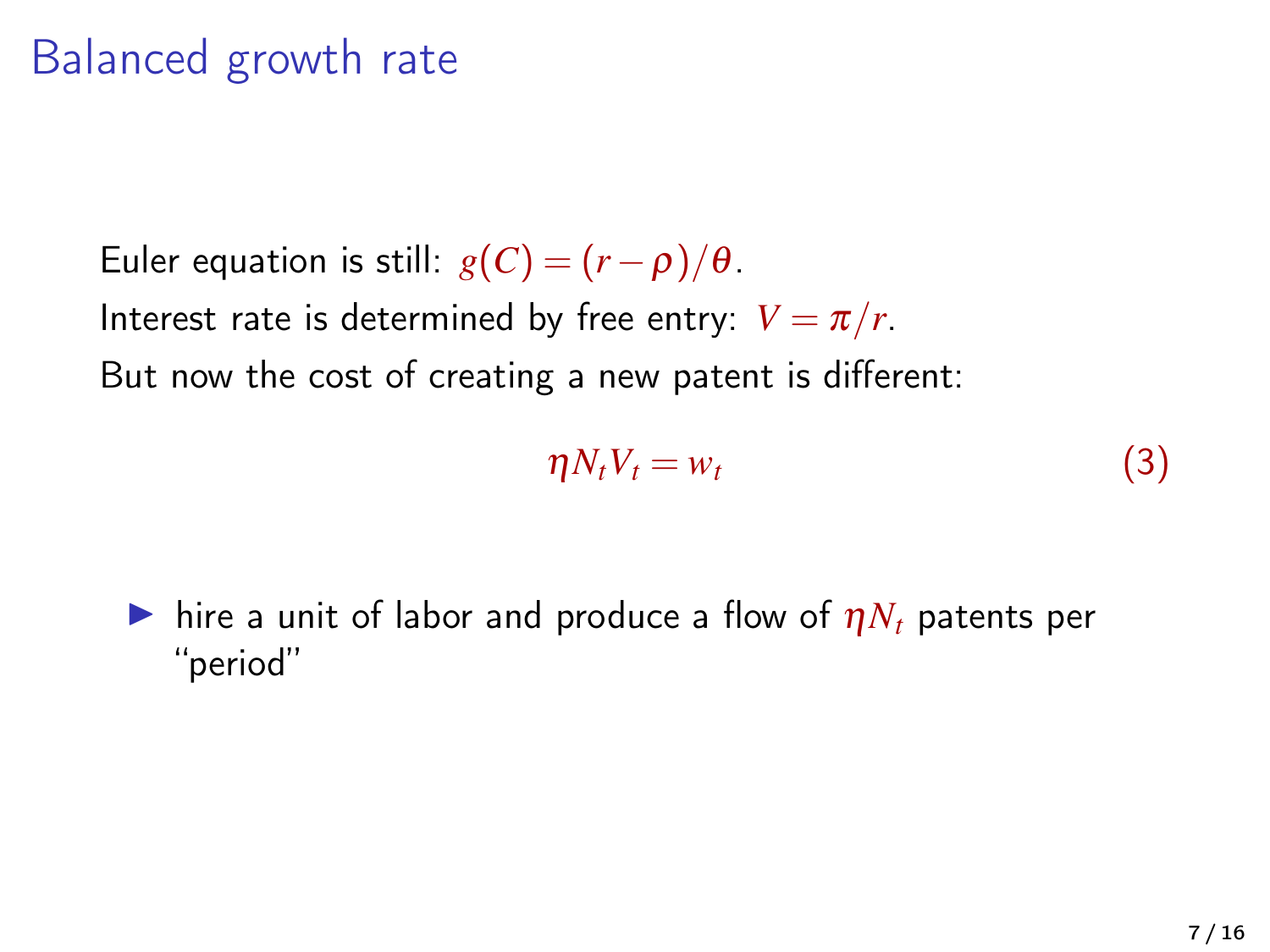### Balanced growth rate

Wage rate (unchanged):

$$
w_t = \frac{\beta}{1 - \beta} N_t \tag{4}
$$

Profits earned by monopolists (unchanged):

$$
\pi = \beta L_E \tag{5}
$$

Sub wage rate into free entry:

$$
\eta N_t \frac{\beta L_E}{r} = w = \frac{\beta}{1 - \beta} N_t
$$
\n
$$
r^* = (1 - \beta) \eta L_E^*
$$
\n(7)

#### Intuition ...

=⇒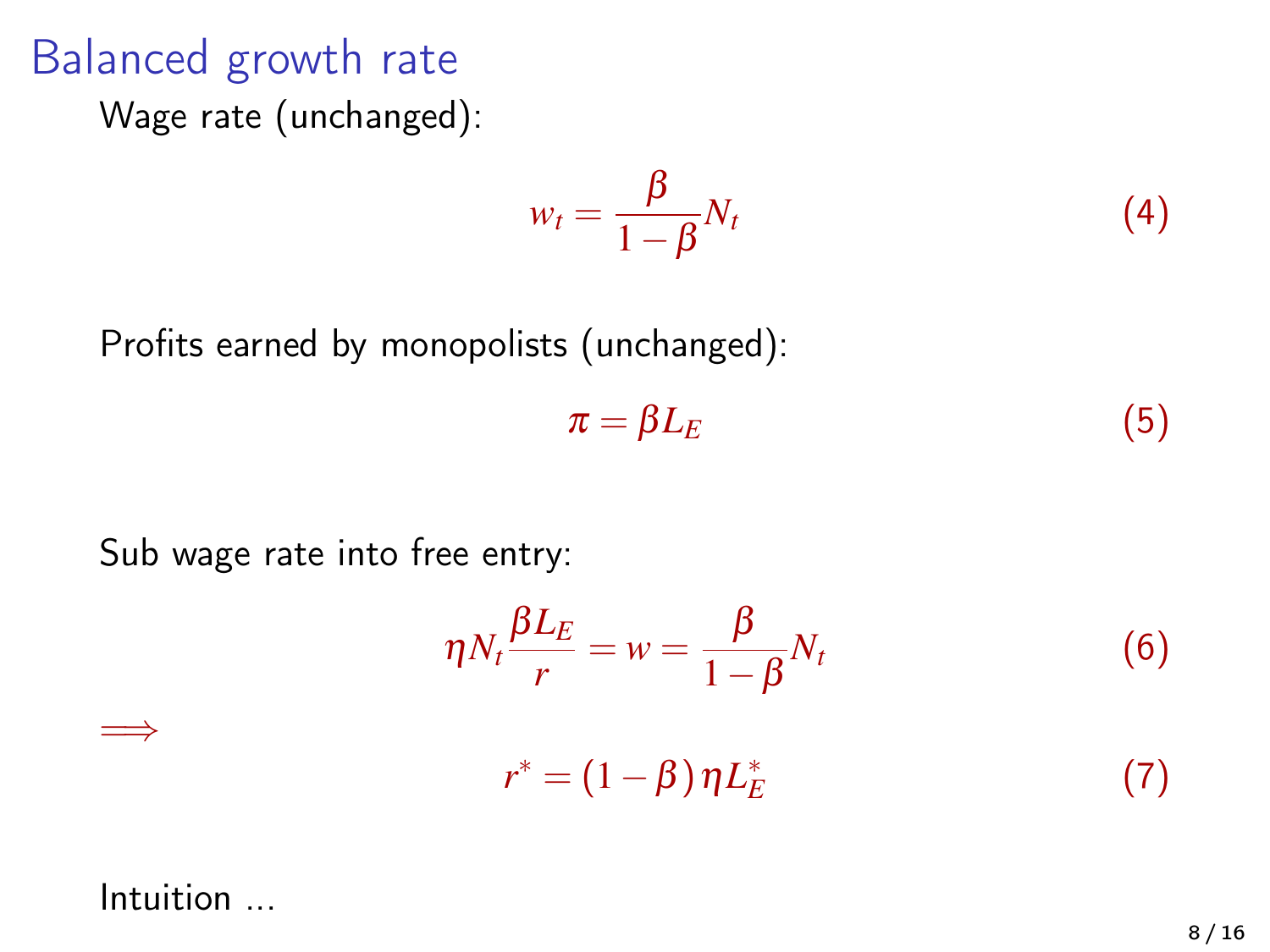### Balanced growth rate

Euler equation (unchanged):

$$
g^* = g(C) = \frac{(1 - \beta)\eta L_E^* - \rho}{\theta} \tag{8}
$$

Almost done - just need to find *LE*. Balanced growth requires

$$
g(C) = g(Y) = g(N)
$$
\n(9)

Ideas production function:

$$
g(N) = \eta L_R^* = \eta (L - L_E^*)
$$
\n(10)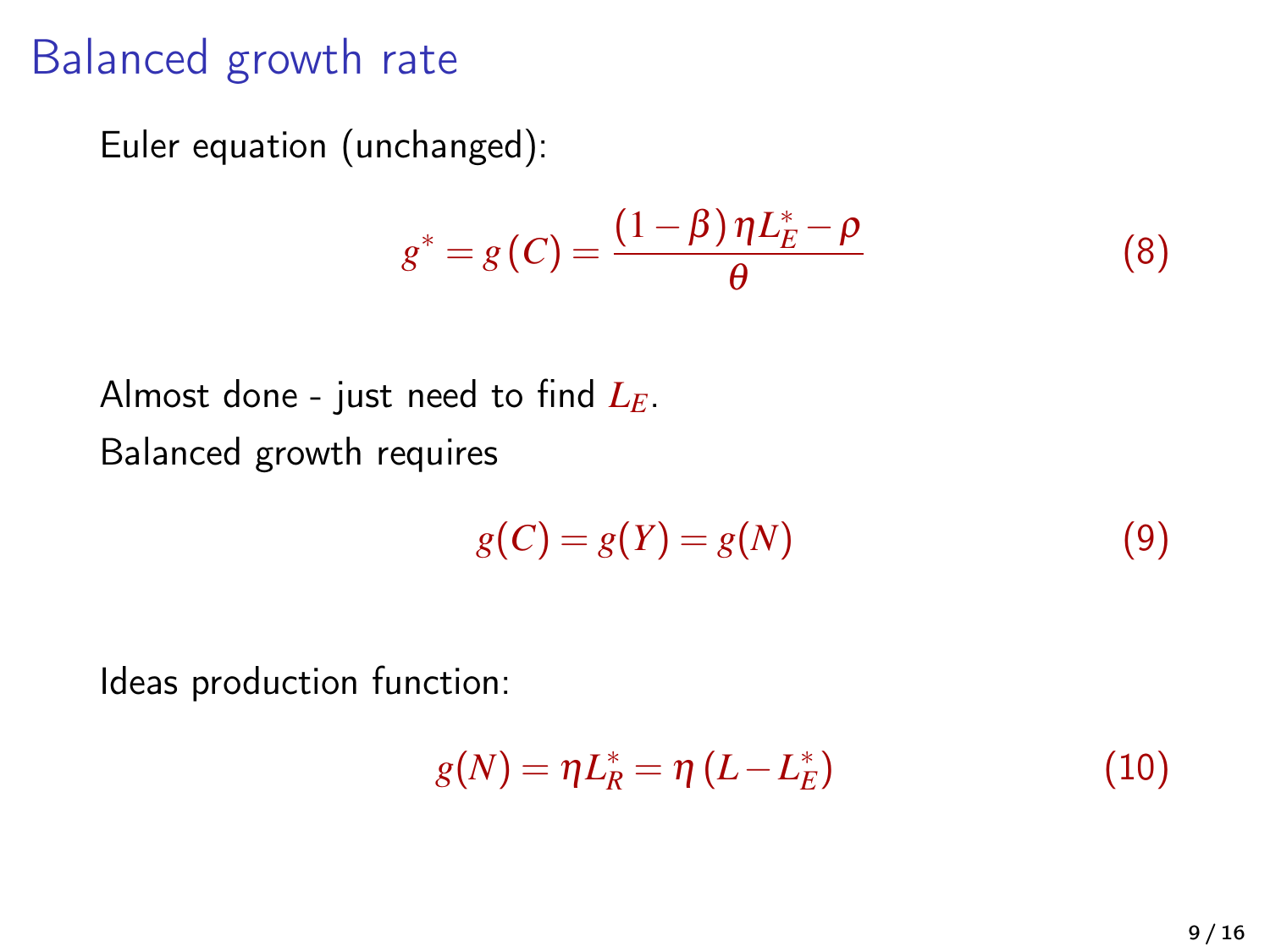### Balanced growth

Solve for the growth rate.

$$
g(C) = \frac{(1-\beta)L_E^* - \rho}{\theta}
$$
  
=  $\eta (1-L_E^*)$ 

Intuition ...

=⇒

$$
L_E^* = \frac{\theta \eta L + \rho}{(1 - \beta)\eta + \theta \eta} \tag{11}
$$

Scale effects: larger economies grow faster. With population growth, output growth explodes.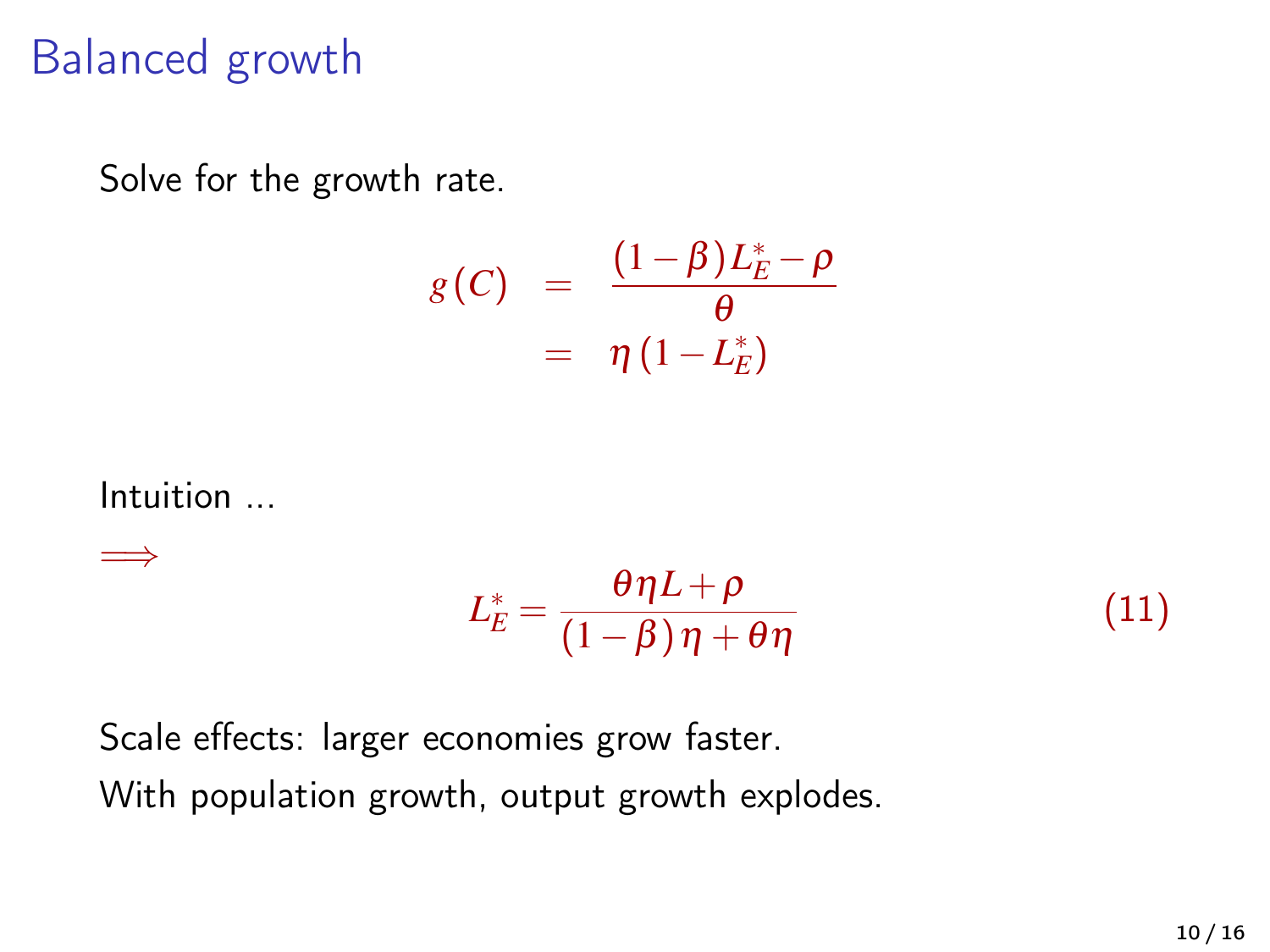### Growth without scale effects

- $\blacktriangleright$  The previous models do not have balanced growth paths when there is population growth.
- $\blacktriangleright$  The reason is the scale effect:
	- $\triangleright$  Larger population  $\rightarrow$  more R&D  $\rightarrow$  faster growth.
- $\triangleright$  Diminishing returns to reproducible factors avoid the scale effect, but also kill endogenous growth.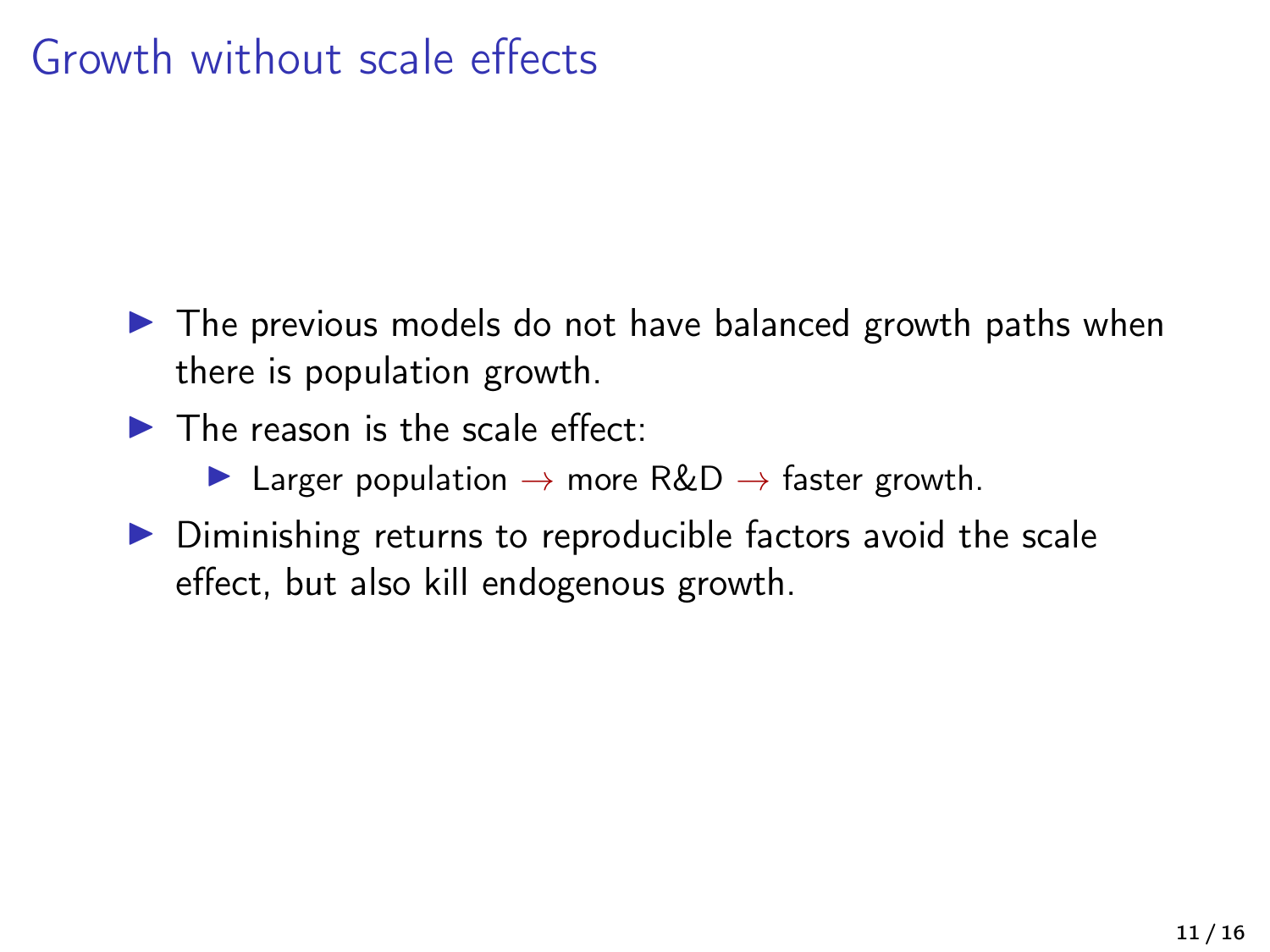### Growth without scale effects

To avoid scale effects, modify the model as follows. Innovation:

$$
\dot{N}_t = \eta N_t^{\phi} L_{Rt} \tag{12}
$$
\n
$$
0 < \phi \le 1 \tag{13}
$$

Demographics:

$$
L_t = e^{nt}
$$
  
=  $L_{Rt} + L_{Et}$  (14)  
(15)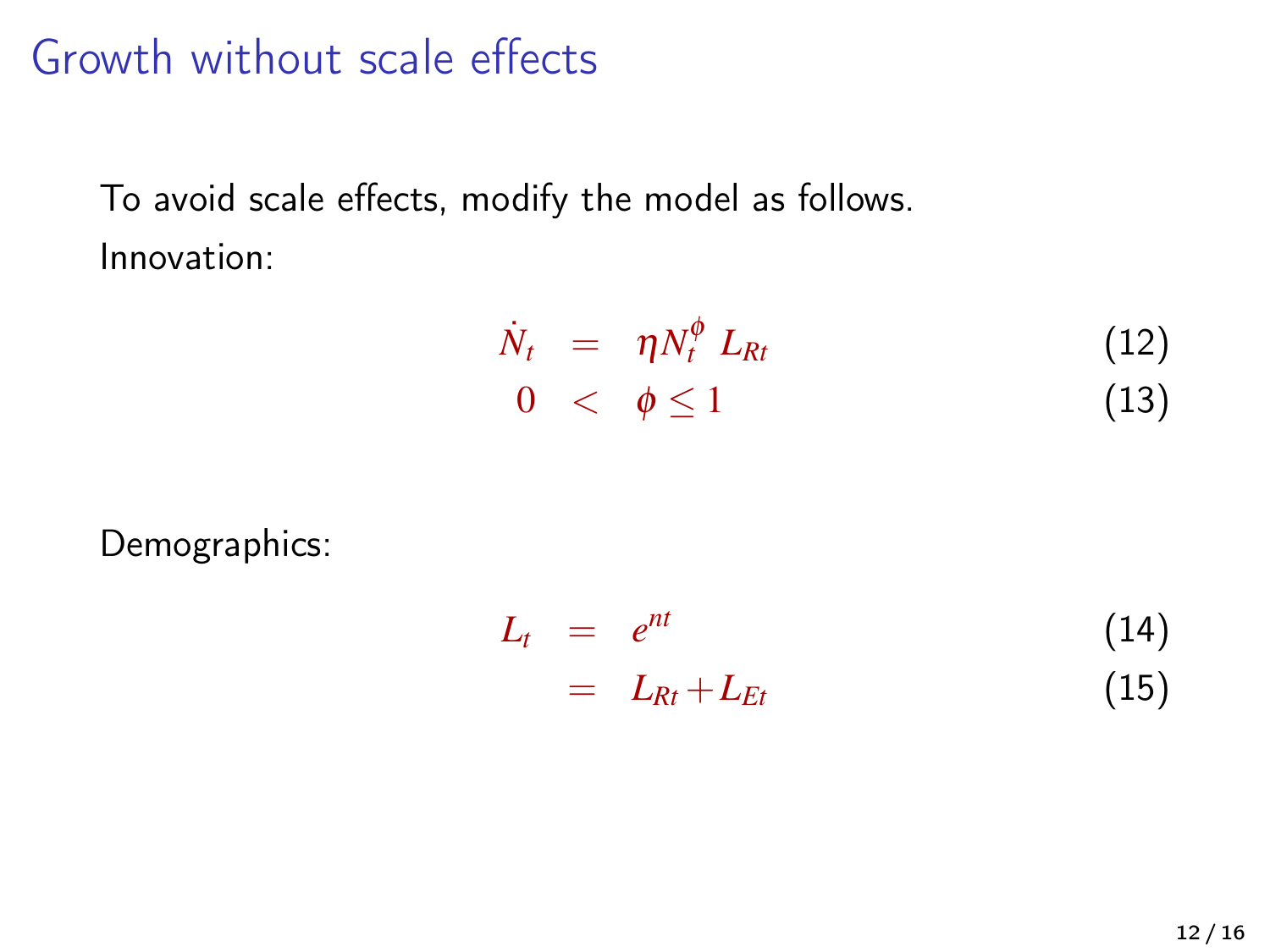### Balanced growth

From the innovation technology:

$$
g(N) = \eta N_t^{\phi - 1} L_{Rt}
$$
 (16)

Constant growth requires constant *N* <sup>φ</sup>−1*L<sup>R</sup>* and

$$
g(N) = \frac{n}{1 - \phi} \tag{17}
$$

The growth rate is "semi-endogenous:" endogenous, but not responding to changes in agents' choice variables. There are still scale effects:

 $\blacktriangleright$  Larger economies tend towards higher levels of output per person.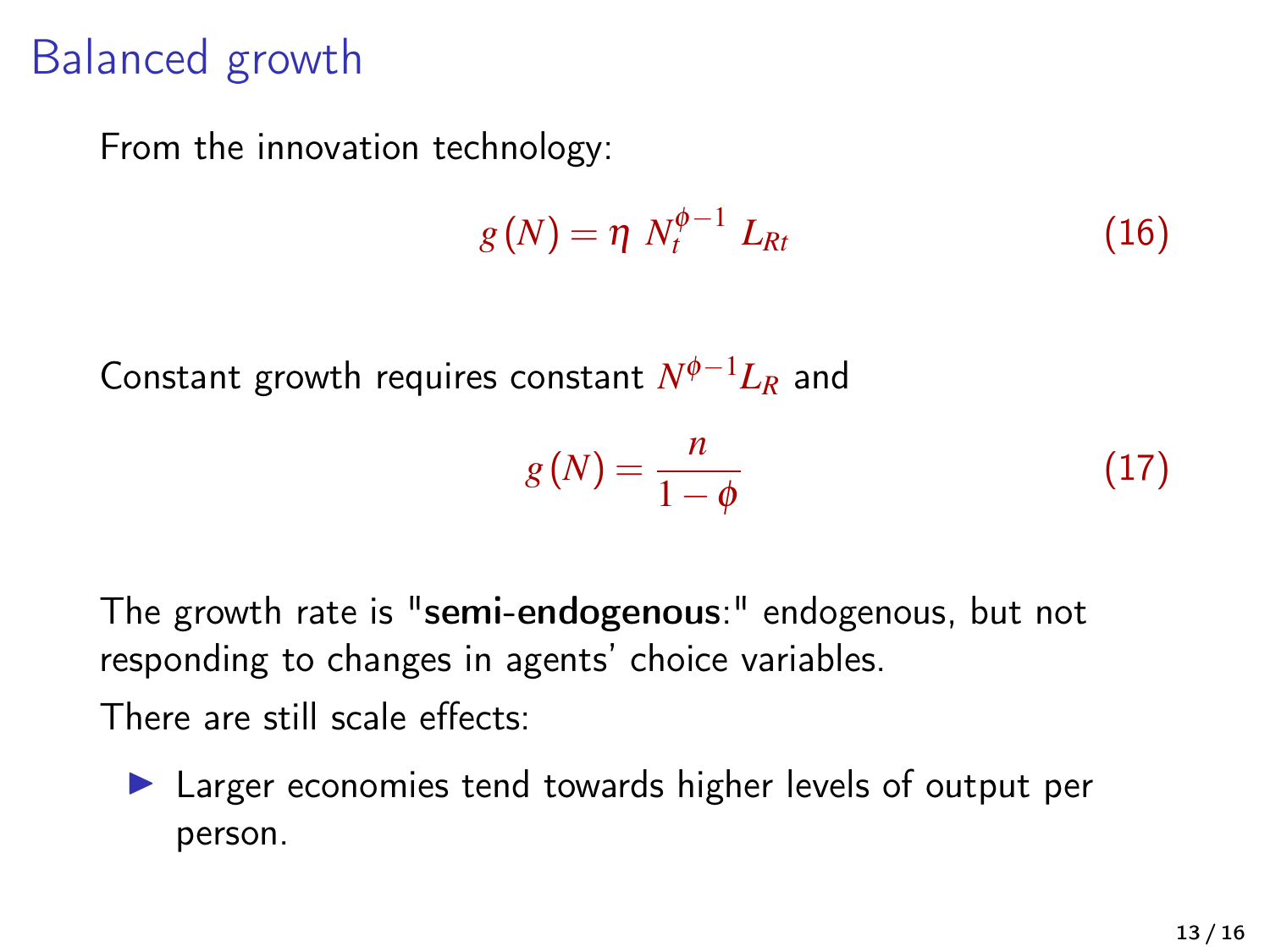It is possible to write down models that have endogenous growth, but no scale effects (growth does not increase with *L*). The idea: Prevent innovator profits from increasing with *L*.

One approach: the number of products increases with *L* exactly so that the market size for each variety remains the same [\(Young,](#page-15-0) [1998\)](#page-15-0).

Avoiding scale effects requires knife-edge assumptions like this.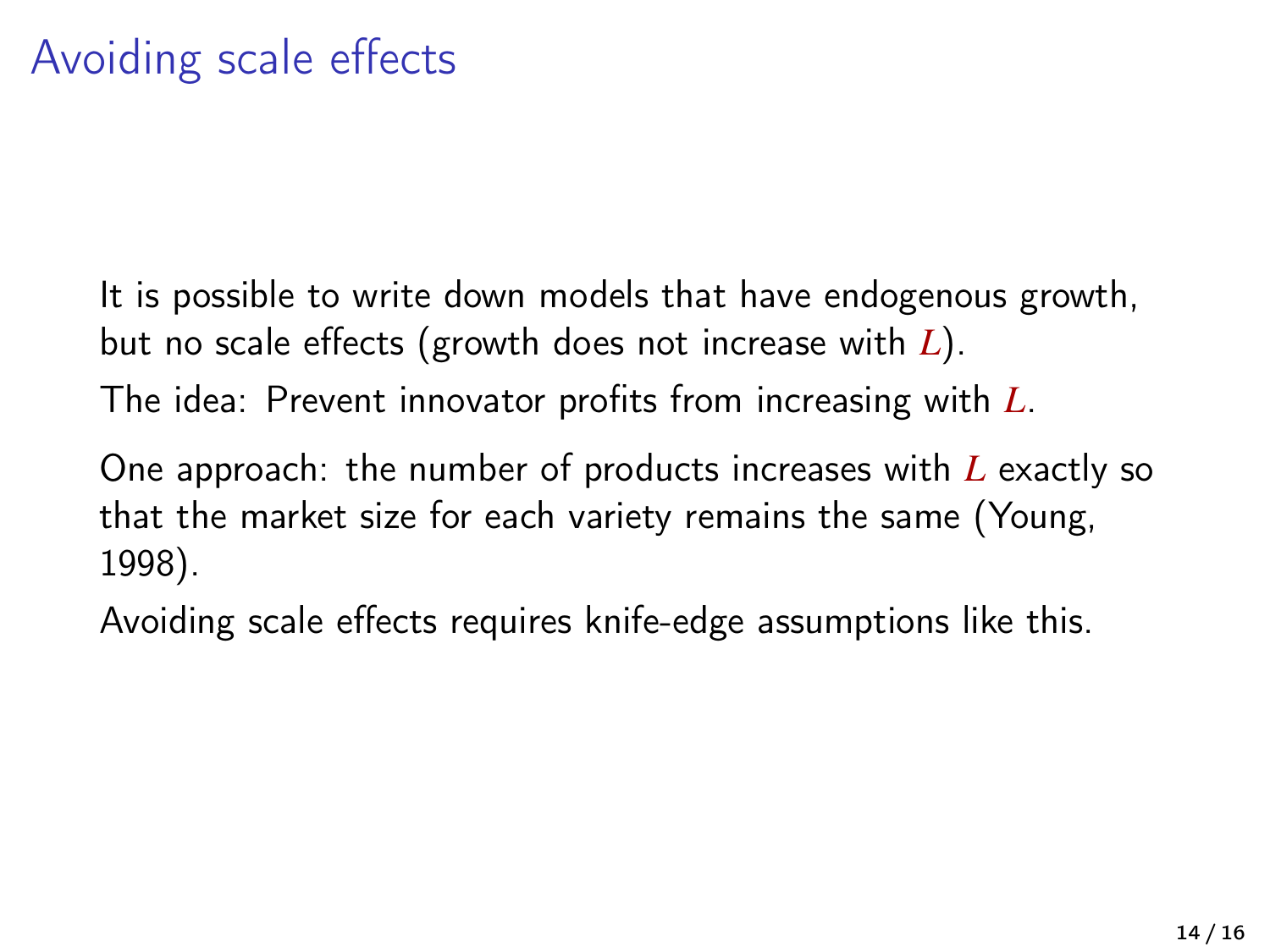## Reading

- $\blacktriangleright$  [Acemoglu \(2009\)](#page-15-1), ch. 13.
- ▶ [Romer \(2011\)](#page-15-2), ch. 3.1-3.4.
- $\blacktriangleright$  [Jones \(2005\)](#page-15-3)